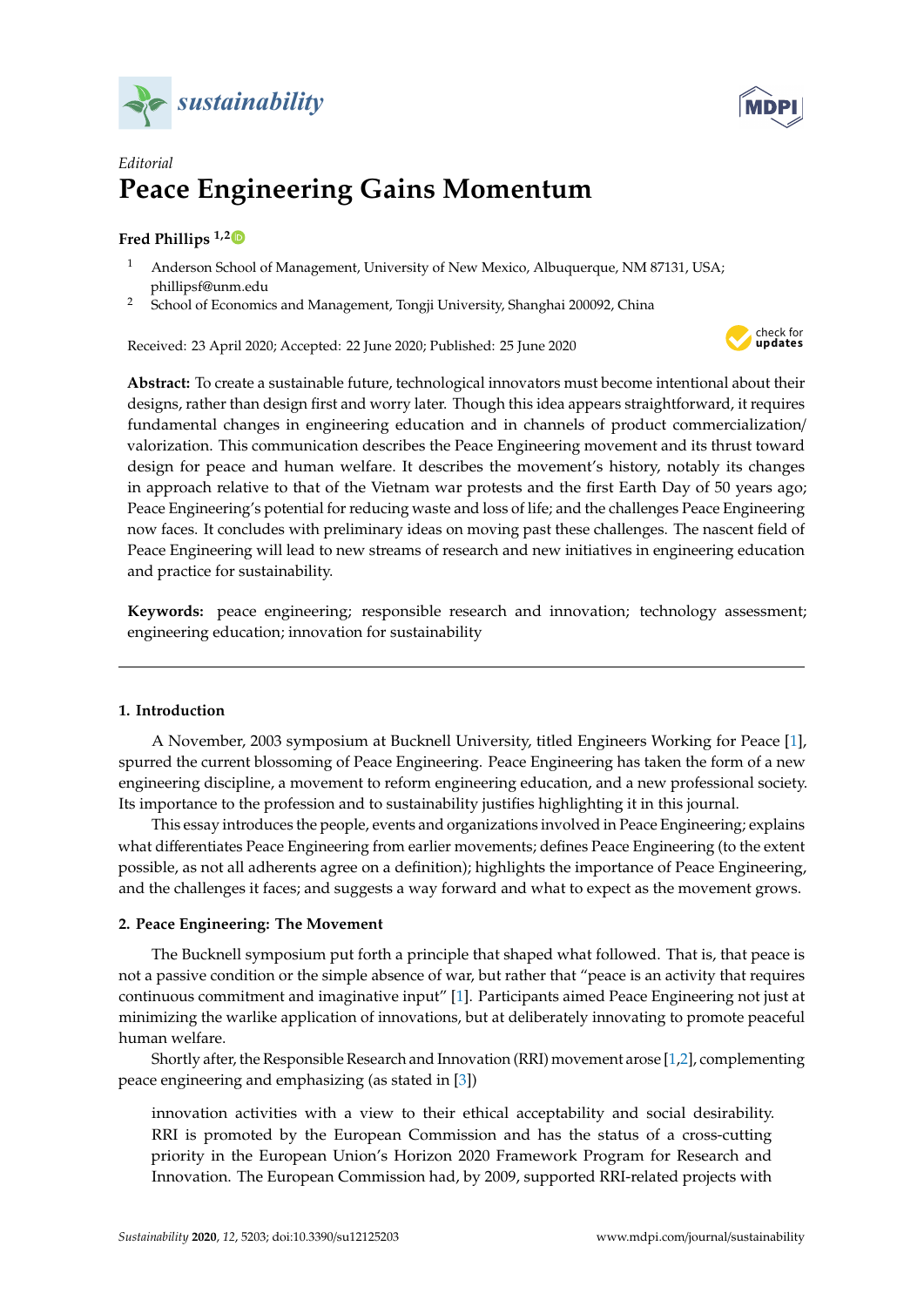nearly €100 million (with project participants from almost 50 European and non-European countries) . . . . Since 2009, when it was used for the first time by [\[2\]](#page-3-1), RRI has featured as a topic in more than 300 papers indexed in Clarivate Web of Science.

The year 2018 saw the First Global Peace Engineering Conference, at the University of New Mexico in Albuquerque [\[4\]](#page-3-3). Attendees represented UNM, Stanford University, Drexel University, Sandia National Laboratories (SNL), the University of Colorado, Morgan State University, and the Ibero-American Consortium for Education in Science and Technology from the USA; and from overseas, Pontifícia Universidad Javeriana (Colombia), Universidade de Santa Catarina (Brazil), Swansea University (UK), and the Conseil Européen pour Recherche Nucléaire (CERN, Switzerland); as well as a number of New Mexico private companies.

A second New Mexico symposium took place in May, 2019 [\[5\]](#page-3-4). Prominent among the participants was Bernard Amadei, founding president of Engineers Without Borders. Still another gathering occurred in November, 2019 in Albuquerque, with a webcast for remote attendees. The movement gathered further momentum in 2019 with conferences in Bogotá and in The Hague. The Hague conference resulted in the formation of a Global Society of Peace Engineers, GSPE. GSPE's press release states the new organization will create a Peace Engineering degree program that universities may share; a professional organization for like-minded "entrepreneurs, government officials, investors, NGOs, students and members of the academic community"; and a formal ongoing professional education certificate. Stanford University will incubate GSPE with the aim of spinning it off as an independent organization. See: https://[www.peaceinnovation.com](https://www.peaceinnovation.com/gspe)/gspe.

Next, scientists launched a parallel effort. In 2019 Ulrich Betz, Vice President for Innovation at Merck KGaA, promulgated the Berlin-Darmstadt Science Declaration, https://[www.curious2020.com](https://www.curious2020.com/)/ darmstadt-science-declaration/. The Declaration features the phrase (and hashtag) "Make science, not war."

#### **3. Peace Engineering Di**ff**ers from Anti-War Movements of Earlier Eras**

Peace Engineering differs from earlier movements primarily in that it is positive and proactive. Anti-war American sentiment in the Vietnam war era, for example, expressed itself in negative terms. Scientists and engineers protested against the war. Scientists and engineers refused to let their work be used for warlike purposes. Engineers did not assess the social utility of their work. Engineering schools saw little alternative to preparing grads to work in the defense industry.

In contrast, in 2020, scientists and engineers proactively invent for peace and human well-being. Engineering schools will prepare grads for social entrepreneurship and for building a "peace-industrial complex"—adding more social science and technology assessment content to the curriculum.

Wolfe [\[6\]](#page-3-5) highlights the earlier negativity: "50 years ago, at more than 30 campuses across the United States, students and faculty debated scientists' responsibility in the Vietnam War. Some held teach-ins; some staged protests; others simply walked out of their labs for the day in quiet acts of refusal." Wolfe's article is titled, "Fifty years after MIT's memorable protest, a key question remains: *Should scientists ask for change or should they demand it?"*

Today's peace engineers would answer, "Neither. We should *create* change."

#### **4. What Is Peace Engineering?**

Adherents will admit that there is as yet no clear definition. Some hold that Peace Engineering is the intersection of system engineering, technology assessment, and peace and conflict studies.

Others would draw a different Venn diagram, with Peace Engineering at the intersection of peace technology R&D (aimed at generating new ventures), holistic education (aimed at generating more effective engineering graduates), and community outreach (to highlight the potential, the achievements, and the promise of Peace Engineering).

Is Peace Engineering a discipline, a framework for educating, or a philosophy for action? This question is far from settled. All adherents agree, however, that Peace Engineering aims for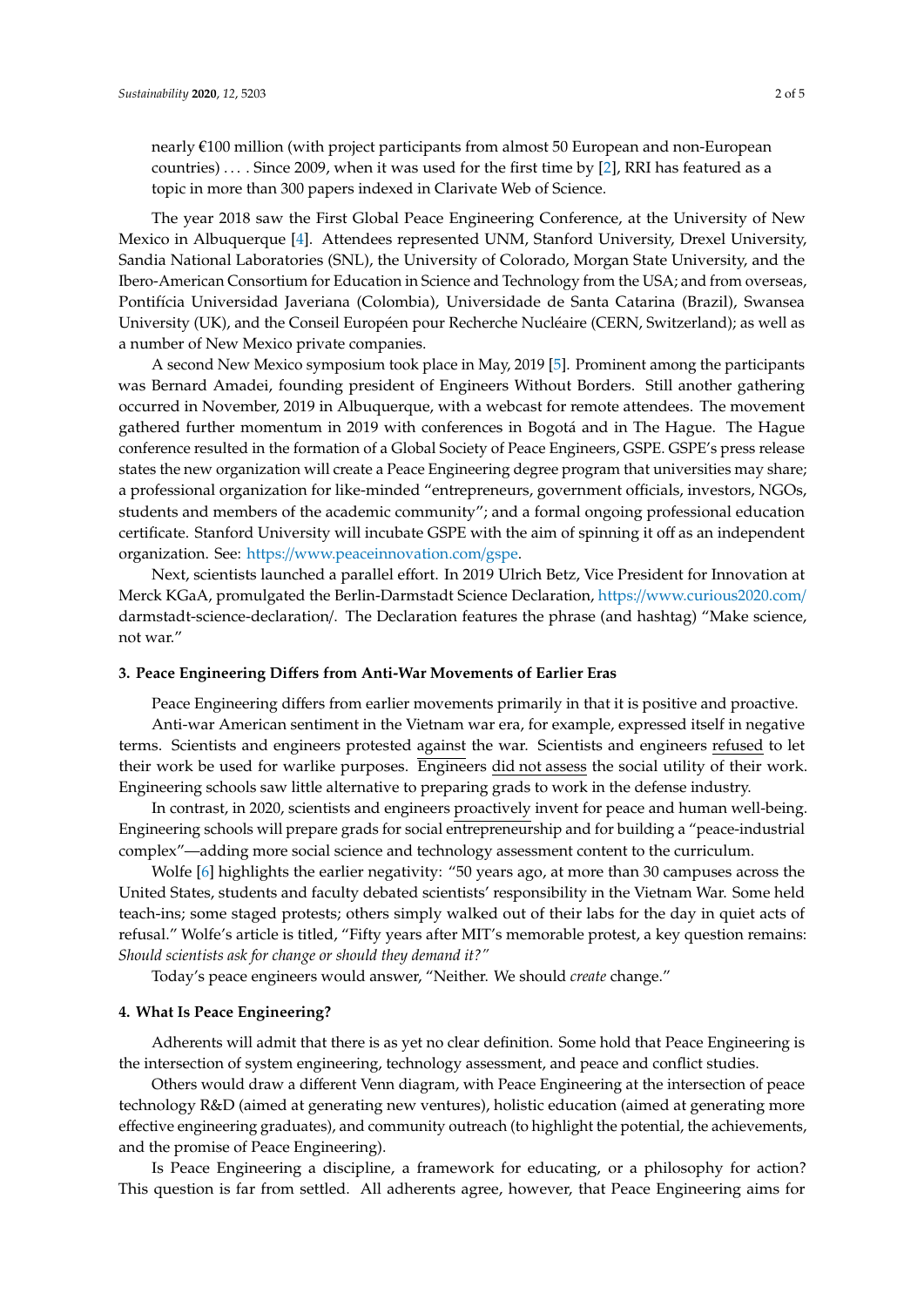inventions and innovations that enhance human welfare, ameliorate pressing global problems, reduce the prospects of war, and discourage weaponization for purposes of aggression or increased destructive capability.

The *Technological Forecasting and Social Change* Special Issue on "Peace Engineering and Innovation: A New Techno-Socio-Economic Development Framework" uses both "framework" and "discipline" in its call for papers [\[7\]](#page-3-6): "Peace Engineering and Innovation provides a new framework for viewing and shaping emerging technologies and innovations. It is an integrative discipline that creates technologies, processes, and approaches that have the potential to increase peace in the world . . . ." (*Technological Forecasting & Social Change* was the first journal to publish a paper on Responsible Research and Innovation [\[2\]](#page-3-1), and is the first to offer a special issue on Peace Engineering).

Peace engineers seek new, financially viable ways to positively serve people and the planet. Their emphasis on reducing prospects of war, while not Peace Engineering's sole focus, recognizes the terrible toll that war takes on people and planet.

#### **5. Why Peace Engineering Is Important**

People of compassion abhor the tragic human cost of war. In particular, New Mexico engineering Associate Dean Ramiro Jordan, whose passion drives the Peace Engineering Working Group, grew up in a war-torn country. His aversion to violence is visceral as well as intellectual. As Jordan notes, US federal laboratories in New Mexico gave birth to atomic weapons. It is fitting that the State of New Mexico will lead the movement for Peace Engineering.

Nuclear war could end human civilization. Humanity's other most threatening problems are similarly global in nature and impact. They include the ecological crisis; the known probability of pandemic, one of which has now become reality; and the possibly malignant nature of artificial intelligence. The latter problems require international cooperation; we cannot allow the distractions of war or even excessive competition. Scientists and government are coming to understand that resolving the questions of environment, disease, and A.I. requires quick action. Any armed conflict diverts attention and investment, carrying the risk that we attend too late to other existential threats.

Then too, as the Conflict and Environment Observatory has noted (https://[ceobs.org](https://ceobs.org/topics/military-and-the-environment/)/topics/militar [y-and-the-environment](https://ceobs.org/topics/military-and-the-environment/)/), "during peacekeeping operations or during wartime, the environmental bootprint of military operations remains considerable. "We may smugly drive electric cars, and even reduce the overall carbon footprints of civilian production, distribution and consumption, but the world's militaries remain the world's worst polluters [\[8\]](#page-3-7). Addressing the root causes of war, Peace Engineering will ultimately allow military operations to contract, thus aiding the environment.

### **6. Challenges for Peace Engineering**

Peace Engineering's most glaring challenge is the fact that almost anything can be weaponized. Furthermore, it is the job of someone in every government to monitor all innovations—regardless of the inventors' peaceful intentions—in order to determine how the new machines or algorithms can be weaponized. This dynamic is grist not only for normal politics but for the dramatic arcs of fictional works. *The Trigger* [\[9\]](#page-3-8) is an outstanding example, co-authored by the inventor of the communication satellite. In this novel, an idealist's invention that disables conventional weapons is co-opted by a government that wishes only to incapacitate the weapons of other nations.

Peace engineers, therefore, will have to build entire, fast-growing civilian value chains around their innovations, so that the economics of peaceful application become quite visibly more attractive than the gains from destructive uses. Currently, the shares of defense contractors—the "military-industrial complex"—significantly outperform civilian stocks on Wall Street. Reversing this situation will not be easy.

This is especially true in light of current reversals of global free trade. Mentioning "the weaponization of trade," Lind [\[10\]](#page-3-9) writes, "As economic nationalism rises, and as the post-Cold-War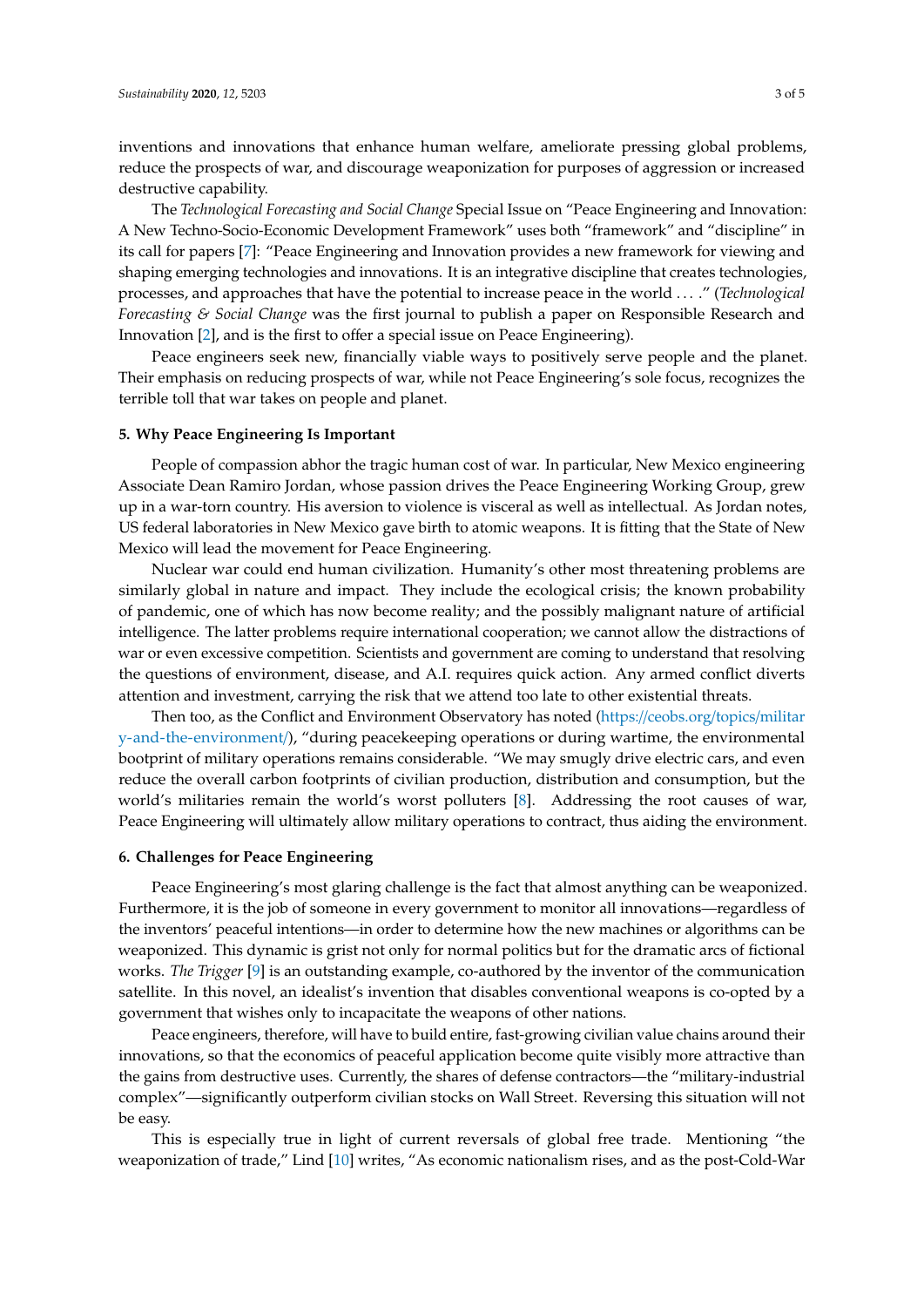peace thaws, countries are remembering that they need to maintain strong manufacturing economies to build weapons, if the need for war arrives."

The author recalls a case in which the US National Security Agency quashed a patent for hiding a message in white noise. The patent applicant thought it wise to leave the country forever. He might have been wiser in the first instance to innocuously title the application "A novel messaging method" instead of signaling its cryptographic nature. Or he might have filed the application in another, less militaristic country to begin with. The military-industrial complex should understand that such tricks, whether on the government's part or the applicant's, causes ill will and national brain drain. Yet the peace engineer might feel obliged to engage in them.

Sun Tzu's *The Art of War* [\[11\]](#page-4-0) is popular among corporate executives. A challenge for Peace Engineering is to influence executives to read and cite Ueshiba's *The Art of Peace* [\[12\]](#page-4-1), instead.

#### **7. What Is the Solution?**

There are no easy solutions. Yet we do have a good understanding of the causes of war. Therefore, we should, collectively and as individuals, create technologies and products that weaken the causes of war. Quickly build the supply chains and the markets that will create a peace-industrial complex.

We should revise collegiate engineering curricula accordingly, emphasizing technology assessment [\[13,](#page-4-2)[14\]](#page-4-3), and teaming social science students with business students and engineering students in order to create engineering innovations that imply positive social impact and quickly find growing markets [\[15\]](#page-4-4).

Students, teachers, and practitioners should join the inter-university Peace Engineering Working Group, and publish their Peace Engineering research in this and other journals.

**Funding:** This research received no external funding.

**Conflicts of Interest:** The author declares no conflict of interest.

#### **References**

- <span id="page-3-0"></span>1. Vesilind, P.A.; Bowen, W.R. (Eds.) *Peace Engineering: When Personal Values and Engineering Careers Converge*; Lakeshore Press: Woodsville, NH, USA, 2005.
- <span id="page-3-1"></span>2. Robinson, D.K.R. Co-evolutionary scenarios: An application to prospecting futures of the responsible development of nanotechnology. *Technol. Forecast. Soc. Chang.* **2009**, *76*, 1222–1239. [\[CrossRef\]](http://dx.doi.org/10.1016/j.techfore.2009.07.015)
- <span id="page-3-2"></span>3. Nazarko, L.; Melnikas, B. Responsible Research and Innovation in Engineering and Technology Management: Concept, Metrics and Assessment. In Proceedings of the 2019 IEEE Technology & Engineering Management Conference, Atlanta, GA, USA, 12–14 June 2019. [\[CrossRef\]](http://dx.doi.org/10.1109/temscon.2019.8813596)
- <span id="page-3-3"></span>4. Jordan, R.; Agi, K.; Maio, E.; Nair, I.; Koechner, D.; Ballard, D. Invitation to Shape Peace Engineering. In Proceedings of the World Engineering Education Forum and the Global Engineering Deans Council (WEEF-GEDC) Conference on Peace Engineering, Albuquerque, NM, USA, 12–16 November 2018.
- <span id="page-3-4"></span>5. Phillips, F.Y. Peace Engineering: Research Recommendations. In *Panel Presentation at Peace Engineering: A New Socio-Techno-Economic Framework 28–29 May 2019*; University of New Mexico: Albuquerque, NM, USA, 2019.
- <span id="page-3-5"></span>6. Wolfe, A.J. *Fifty Years after MIT's Memorable Protest, a Key Question Remains: Should Scientists Ask for Change or Should They Demand It?* Science: Washington, DC, USA, 2019; Available online: https://[blogs.sciencemag.org](https://blogs.sciencemag.org/books/2019/02/28/march-4/) /books/2019/02/28/[march-4](https://blogs.sciencemag.org/books/2019/02/28/march-4/)/ (accessed on 24 June 2020).
- <span id="page-3-6"></span>7. Marinakis, Y.; Tangorra, J. Call for Papers, Special issue on Peace Engineering and Innovation. *Technol. Forecast. Soc. Chang.* **2019**. Available online: https://www.journals.elsevier.com/[technological-forecasting-and-social](https://www.journals.elsevier.com/technological-forecasting-and-social-change/call-for-papers/peace-engineering-and-innovation) -change/call-for-papers/[peace-engineering-and-innovation](https://www.journals.elsevier.com/technological-forecasting-and-social-change/call-for-papers/peace-engineering-and-innovation) (accessed on 1 May 2020).
- <span id="page-3-7"></span>8. Neimark, B.; Belcher, O.; Bigger, P. US military pollution. *Ecologist* **2019**. Available online: https://[theecologi](https://theecologist.org/2019/jun/27/us-military-pollution) st.org/2019/jun/27/[us-military-pollution](https://theecologist.org/2019/jun/27/us-military-pollution) (accessed on 1 May 2020).
- <span id="page-3-8"></span>9. Clarke, A.C.; Kube-McDowell, M. *The Trigger*; Rosetta Books: New York, NY, USA, 2012.
- <span id="page-3-9"></span>10. Lind, M. The Return of Geoeconomics. *The National Interest*, 13 October 2019. Available online: [https:](https://nationalinterest.org/feature/return-geoeconomics-87826) //nationalinterest.org/feature/[return-geoeconomics-87826\(](https://nationalinterest.org/feature/return-geoeconomics-87826)accessed on 24 June 2020).